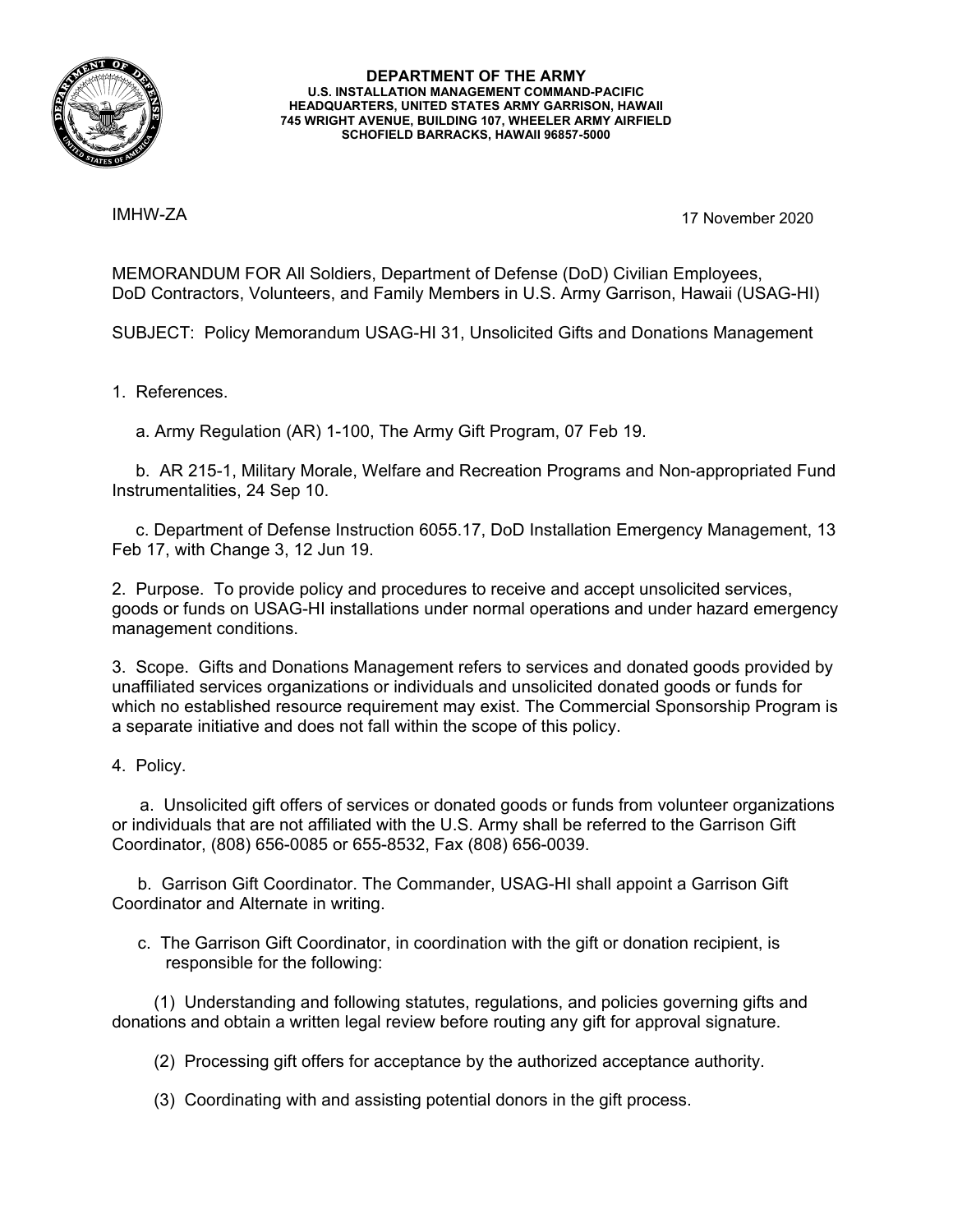(4) Sending a thank you letter to the donor, signed by the appropriate authority.

(5) Tracking all monetary and non-monetary gifts and donations accepted at USAG-HI.

(6) Submitting a quarterly report to the Department of the Army, Installation Management Command (IMCOM) G-9, 2405 Gun Shed Road, Joint Base San Antonio-Fort Sam Houston, TX 78234-1223, ATTN: IMWR-GD Gift Program Manager.

(7) During Installation Emergency Operations the Garrison Gift Coordinator responsibilities are the same as above to include the following:

(a) Receiving from and coordinating with the Emergency Operation Center (EOC) Manager on a safe and secure drop off and storage location for possible donated items during a disaster. Designating separate areas for Army donations and Non Appropriated Fund Instrumentalities (NAFI) donations.

(b) Receive a list of emergency items needed from the EOC Manager that should receive priority processing, e.g., blankets, water and non-perishable food items.

(c) Coordinate written gift offer acceptance at the ACS Family Assistance Center with a legal representative for review.

(d) The receipt of unsolicited services or goods will be accomplished in a manner that does not interfere with any ongoing hazard response or recovery efforts.

(e) The Gift Coordinator shall first consider private or non-government organizations with established services or donation management experience to receive and ensure the proper utilization of unsolicited services and goods that have been accepted.

(f) Upon receiving a complete G&D package with legal review, contact the authorized acceptance authority for approval.

(g) Upon notification that the gift has been accepted, inform the donor and make arrangement to receive the G&D.

(h) Contact the POC at the identified drop-off or storage location to inform them of the incoming donation and coordinate time for delivery with the donor and track distribution of goods.

(i) Maintain a manual tracker of all donations.

(j) Participate in EOC events/exercises after action reviews to improve processes.

(k) Report donations to the IMCOM G-9 Gift Program Manager as appropriate.